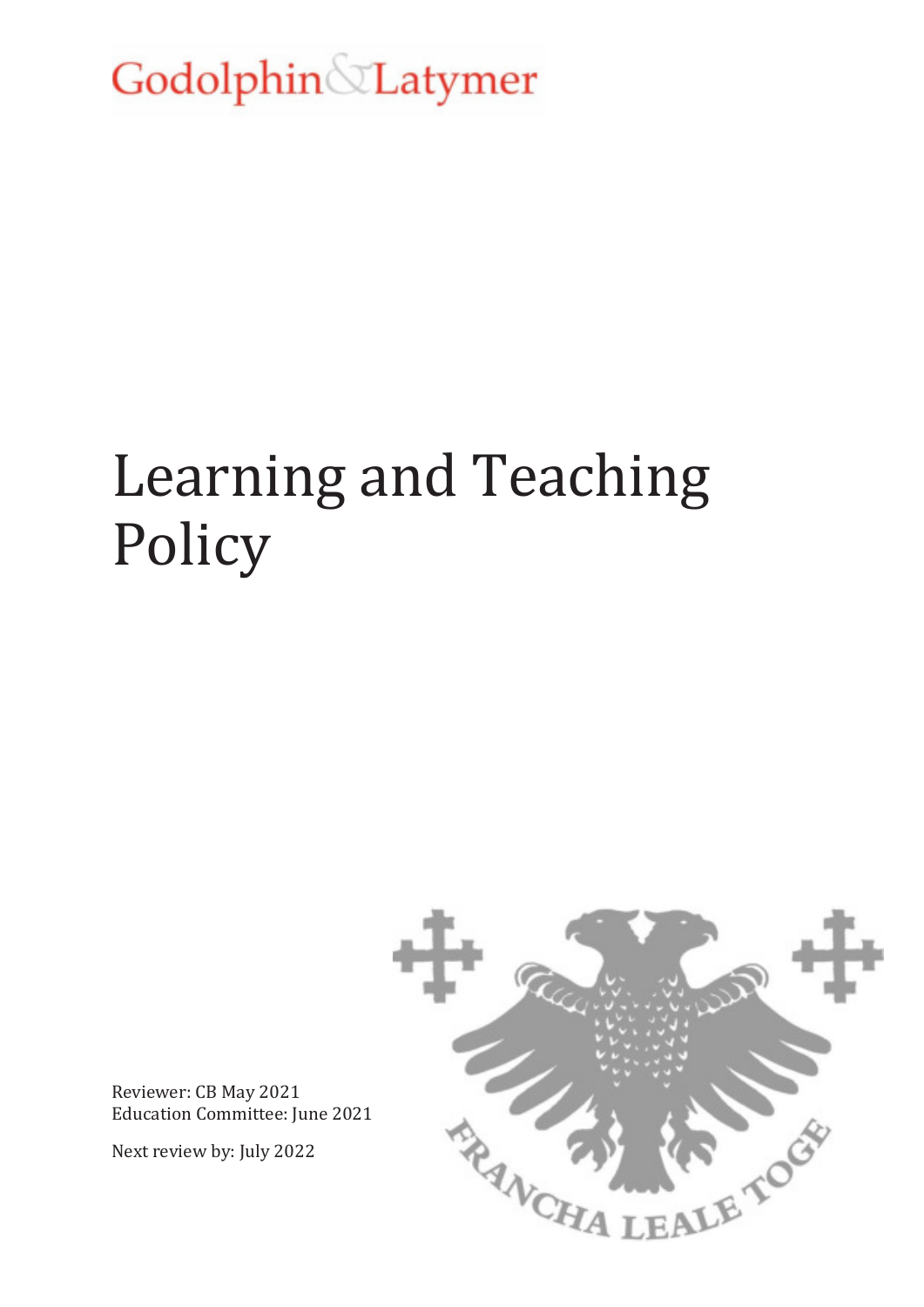## **Learning and Teaching Policy**

### **1. Introduction**

- 1.1. The aims of the Godolphin and Latymer School guide members of the school community towards achieving excellence in education. Our well-qualified and enthusiastic staff encourage not only the development of existing and potential interests, but also the broadening of horizons, both inside and outside the classroom.
- 1.2. Good teaching can really make a difference. Through quality teaching we aim to challenge the girls intellectually and foster independent thought and learning. We strive for academic excellence in a stimulating and exciting learning environment in which all girls are encouraged to take intellectual risks without fear of failure and to participate in a wide range of curricular and extra-curricular activities. We hope that by the time they leave school girls will see themselves as lifelong learners, having experienced the fun, sense of achievement and sheer enjoyment that learning brings.
- 1.3. All teachers are learners and should be striving to evaluate and improve their practice, informed by current educational research. Teachers are managers of the learning environment, facilitating all girls to reach their full potential. In order to achieve this, all staff must be mindful of the essential qualities of excellent teaching and learning.

## **2. Quality Teaching:**

- inspires girls with a lifelong love of learning;
- provides ample, challenging work stemming from expert knowledge of the curriculum, how to teach it and how students learn;
- develops well-planned, well-prepared and well-paced lessons that maintain high levels of interaction with the class;
- provides carefully structured activity matched sensitively to girls' needs;
- uses a variety of approaches; strategies and techniques are well selected and time is used productively;
- gives girls a measure of responsibility for their work and encourages independent thinking;
- allows girls to take risks without fear of failure;
- incorporates positive and constructive feedback both orally and in writing;
- uses homework effectively to reinforce and extend what is learned in school, as well as to provide opportunities to prepare for or research a new topic.

### **3. Effective Learning:**

- enables pupils to build accurate, complex mental representations of phenomena and integrate new learning with existing knowledge;
- occurs when knowledge is organised in long-term memory accessibly and is embedded in networks of other information, i.e. inter-connected with related concepts;
- promotes productive as well as reproductive thinking  $-$  i.e. girls can use material/ ideas/ language to respond to novel situations, make analogies; new learning becomes a resource to enrich their ability to think, solve problems and understand things in the world;
- is collaborative through cooperation and dialogue with the teacher and other students.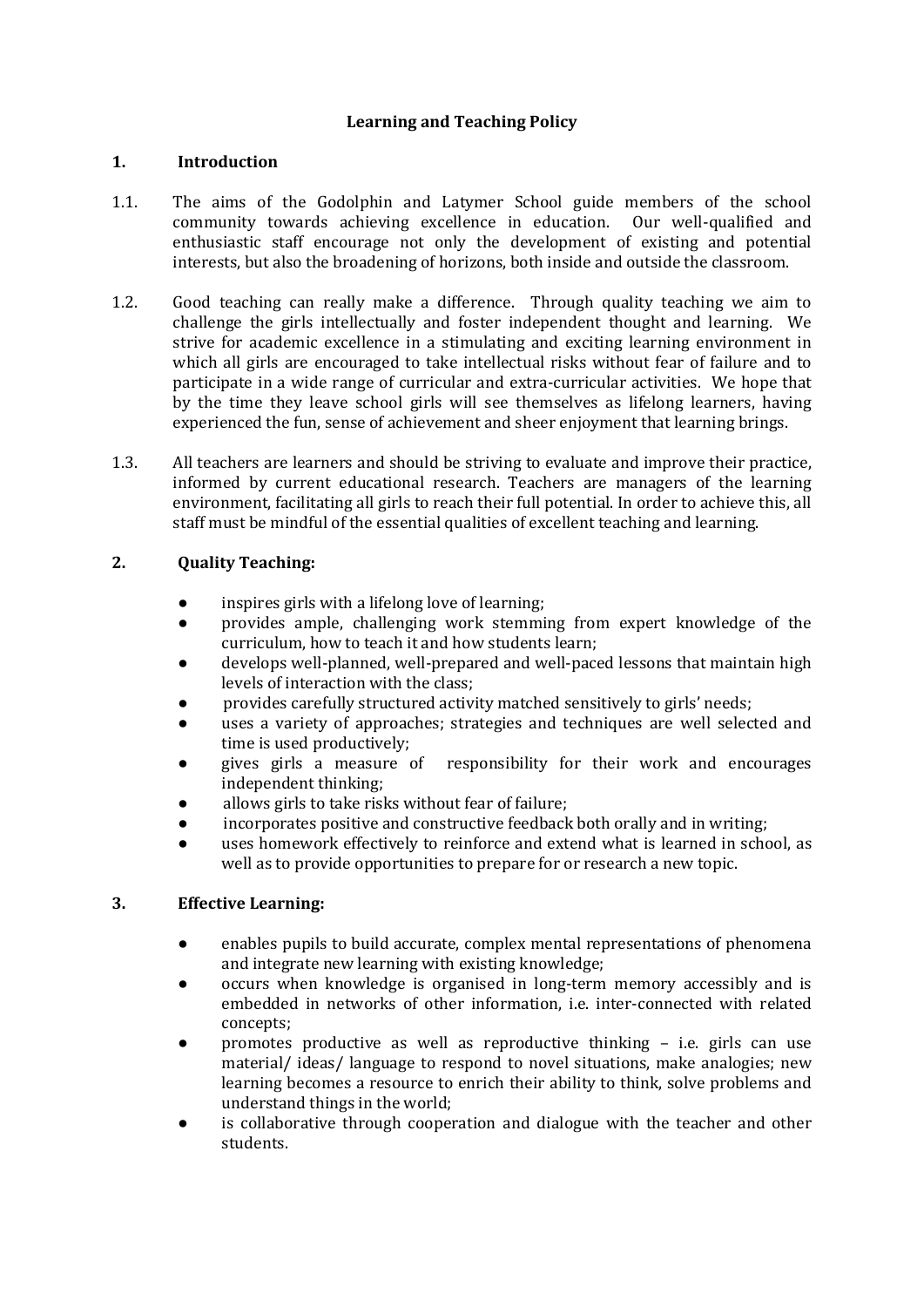## **4. In order to achieve these aims teachers are expected to:**

- demonstrate a commitment to every girl's progress, making her feel included, secure and valued;
- set high expectations of girls that clearly define the effort and skills required for any given task;
- design lesson sequences and activities that aim to help learning by reducing girls' cognitive load e.g. by assessing and taking into account students' prior knowledge, by providing support and scaffolding at the start of a topic and gradually removing this support as students progress from novice to expert;
- give opportunities for frequent low stakes retrieval practice e.g. through the use of quizzing apps on the iPad, so that girls develop an awareness of their own progress and embed new information more effectively;
- provide opportunities for regular review of past material which may have been forgotten;
- allow girls to master concepts fully by applying them and using them;
- ensure girls can relate new material to their existing knowledge and understanding;
- provide opportunities for girls to elaborate their own understanding by making links and re-using concepts in different situations and to construct and generate their own understanding e.g. by analysing evidence;
- provide opportunities for girls to discuss and resolve conflict between ideas and understandings;
- give girls the opportunity to develop thinking and study skills and take responsibility for their own learning, ensuring they are able to exercise choice, develop goals, plan their approach and work independently;
- endeavour to know each girl's individual learning profile and ensure that learning activities are appropriate to individual girls' needs;
- create a high-challenge, positive, purposeful environment for learning in which girls are motivated to learn and which enables them to develop confidence through doing so;
- ensure that assessment promotes learning and progress by making positive, constructive comments both orally and in writing;
- use assessment to inform planning;
- encourage reflection, enabling learners to monitor and review their learning, and set quality targets that enable them to make further progress;
- set homework at an appropriate level, within the time limits allocated for each subject in any given year group;
- engage with parents as appropriate on any aspect of their daughter's learning;
- create opportunities for learners to develop personal qualities such as considerate behaviour and positive and tolerant attitudes that will enable them to contribute effectively to the school community and to the world outside;
- ensure that they do not undermine the fundamental British values of democracy, the rule of law, individual liberty and mutual respect and tolerance and do not discriminate against pupils contrary to Part 6 of the Equality Act 2010 (i.e. on the basis of race, religion or belief, sex, sexual orientation, disability, gender reassignment or pregnancy and maternity);
- follow guidance set out in departmental handbooks and schemes of work.

### **5. Schemes of work**

5.1. It is important that all departments have schemes of work which are clear, helpful and informative. Heads of Departments should ensure that schemes of work are reviewed and updated annually with a copy available to all staff via the school network. In